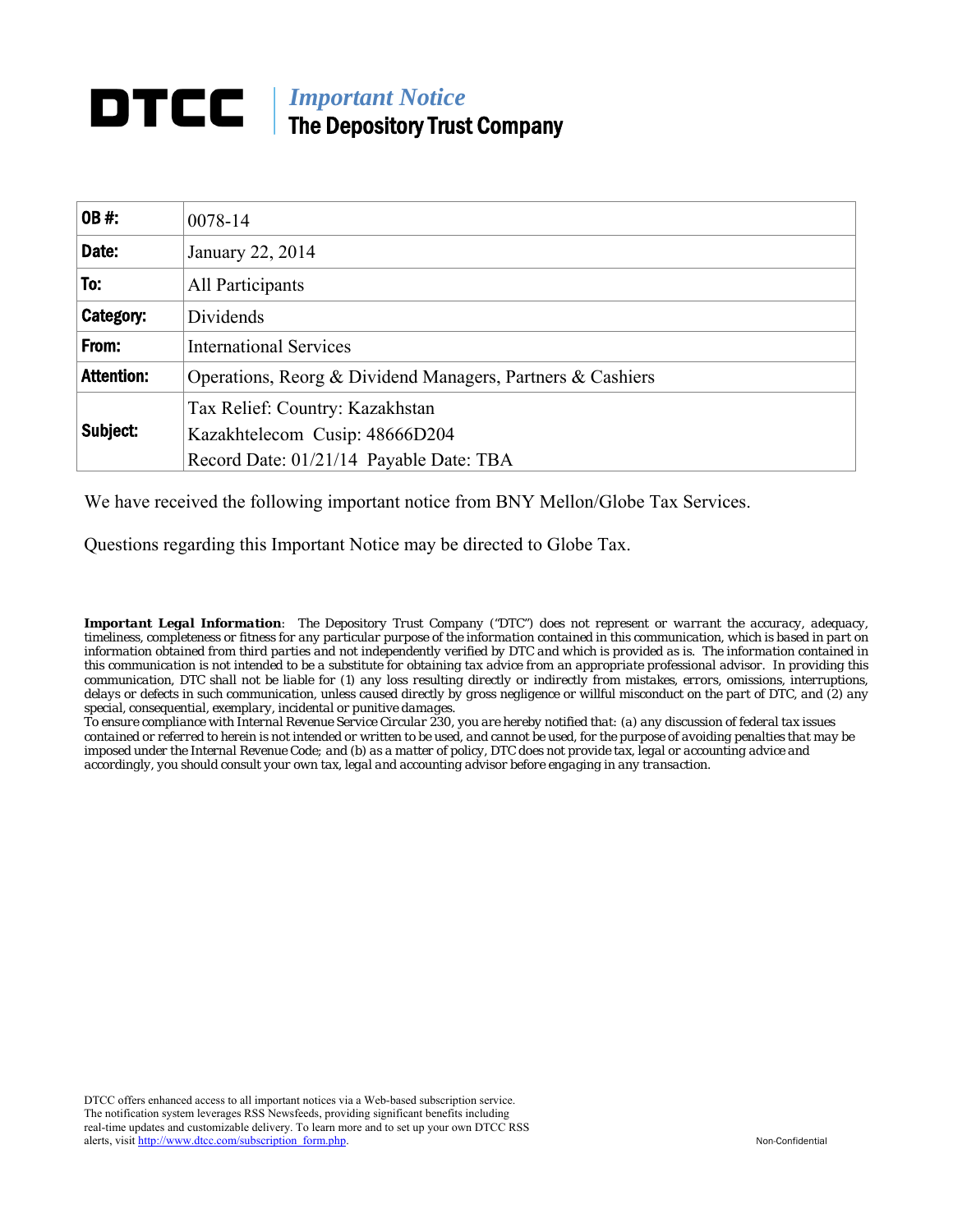

**KazakhTelecom** has announced a cash dividend. BNY Mellon acts as the sole Depositary for the company's Depositary Share ("DS") program.

Holders of KazakhTelecom may be eligible to receive favorable or reduced withholding tax relief. Further details on eligibility, documentation, limitations, fees, charges and deadlines are included below.

On Depositary Share Pay Date, all holders will receive this dividend net of full Kazakh withholding tax of 20% with the possibility to reclaim as outlined in the Eligibility Matrix below.

## **DIVIDEND EVENT DETAILS**

| COUNTRY OF<br><b>ISSUANCE</b>                 | KAZAKHSTAN              |
|-----------------------------------------------|-------------------------|
| ISSUE                                         | KAZAKHTELECOM           |
| CUSIP#                                        | 48666D204               |
| <b>DEPOSITARY</b>                             | <b>BNY MELLON</b>       |
| <b>GDR RECORD DATE</b>                        | <b>JANUARY 21, 2014</b> |
| <b>GDR PAY DATE</b>                           | <b>TBA</b>              |
| <b>GDR GROSS DIVIDEND</b><br>RATE ON PAY DATE | <b>TBA</b>              |
| ORD GROSS DIVIDEND<br>RATE ON PAY DATE        | KZT 2,603.90            |
| <b>RATIO</b>                                  | 1 ORD : 15 GDRs         |
| WHT RATE                                      | 20%                     |

| <b>CHARGES &amp; DEADLINES</b>             |                                          |                               |                                                                    |                                                                                  |                                                                         |  |  |
|--------------------------------------------|------------------------------------------|-------------------------------|--------------------------------------------------------------------|----------------------------------------------------------------------------------|-------------------------------------------------------------------------|--|--|
| <b>FILING METHOD</b>                       | <b>BATCH/</b><br><b>PAYMENT METHOD</b>   | <b>RECLAIM</b><br><b>RATE</b> | <b>DEPOSITARY SERVICE</b><br><b>CHARGE</b>                         | <b>MINIMUM SERVICE</b><br><b>CHARGE PER</b><br><b>BENEFICIAL</b><br><b>OWNER</b> | <b>FINAL</b><br><b>SUBMISSION</b><br><b>DEADLINE</b><br>(ALL TIMES EST) |  |  |
| <b>QUICK REFUND</b><br><b>TAX RELIEF**</b> | POST PAY DATE<br>PAYMENT / CHEQUE        | 5%                            | UP TO \$0.005 PER DR                                               | <b>USD \$0.00</b>                                                                | JANUARY 31, 2014<br>$8:00$ P.M.                                         |  |  |
|                                            | <b>POST PAY DATE</b><br>PAYMENT / CHEQUE | 10% - 20%                     | <b>UP TO \$0.005 PER DR.</b><br>MAXIMUM 40% OF<br>AMOUNT RECOVERED | <b>USD \$25.00</b>                                                               | JANUARY 31, 2014<br>$8:00$ P.M.                                         |  |  |

**\*\* RECLAIMS RECEIVED POST DEADLINE WILL BE INELIGIBLE FOR TAX RELIEF PROCESS DESCRIBED IN THIS ANNOUNCEMENT.** 

# **QUICK REFUND TAX RELIEF ELIGIBILITY MATRIX**

| <b>RATE DESCRIPTION</b>        | <b>RECLAIM</b><br><b>RATE</b> | <b>ELIGIBLE RESIDENTS</b>                                                                                                                                              | <b>DOCUMENTATION REQUIRED</b>                                                                            |
|--------------------------------|-------------------------------|------------------------------------------------------------------------------------------------------------------------------------------------------------------------|----------------------------------------------------------------------------------------------------------|
| UNFAVORABLE $-20%$             | $0\%$                         | RESIDENTS OF TAX HAVEN TERRITORIES                                                                                                                                     | <b>NONE</b>                                                                                              |
| <b>STATUTORY RATE –</b><br>15% | 5%                            | ALL HOLDERS EXCEPT RESIDENTS<br>DOMICILED IN TAX HAVEN TERRITORIES.<br>NOT SEEKING A MORE FAVORABLE TAX<br>WITHHOLDING RATE.                                           | 1)<br><b>WITHHOLDING</b><br><b>CERTIFICATION</b>                                                         |
| <b>FAVORABLE-10%</b>           | 10%                           | ARMENIA, AZERBAIJAN, BULGARIA, CHINA,<br>CZECH REPUBLIC, INDIA, KYRGYZSTAN,<br>MALAYSIA, MONGOLIA, ROMANIA,<br>RUSSIAN FEDERATION, TURKEY,<br>TURKMENISTAN, UZBEKISTAN | 1)<br><b>WITHHOLDING</b><br><b>CERTIFICATION</b><br><b>CERTIFICATE OF TAX</b><br>(2)<br><b>RESIDENCE</b> |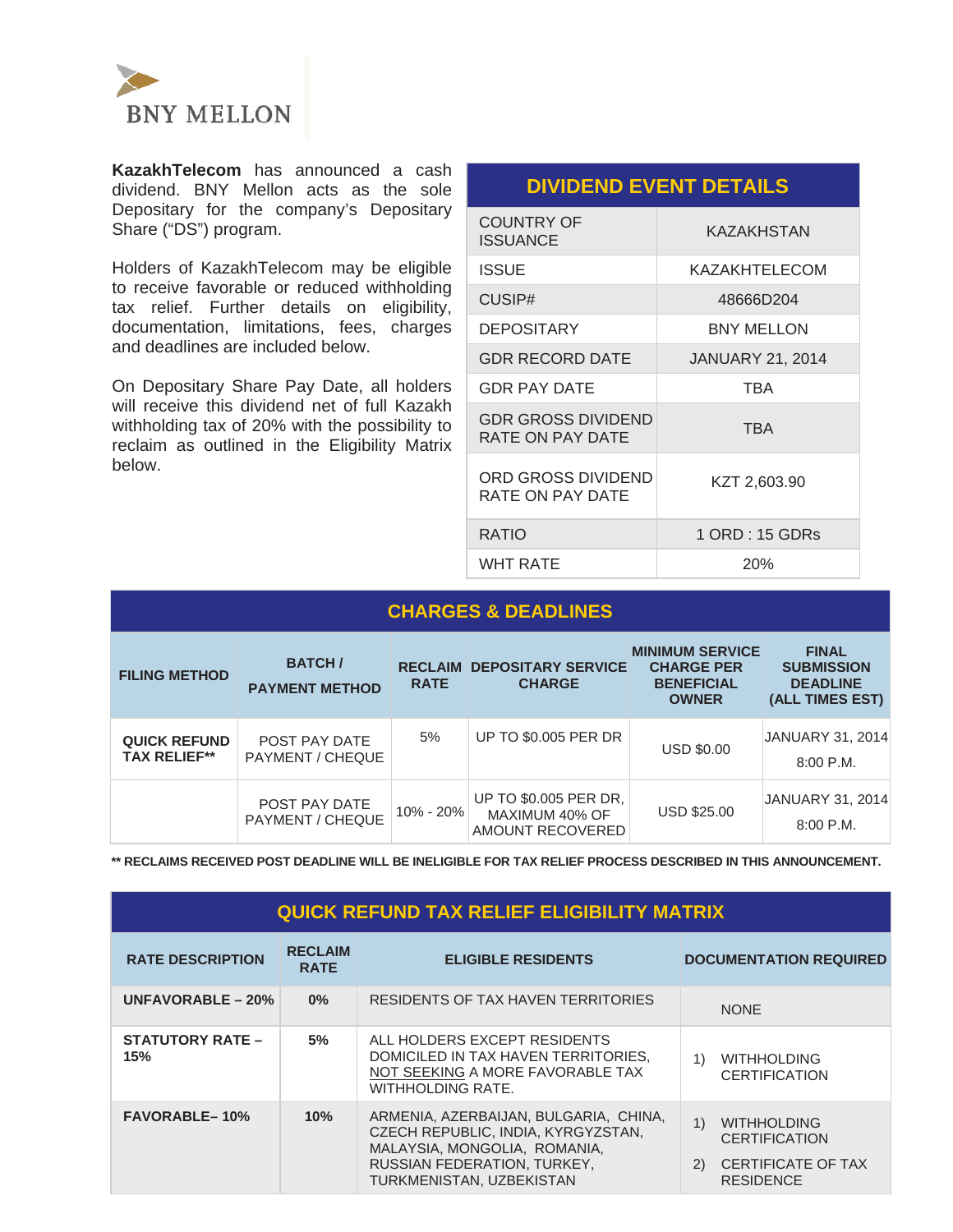| <b>QUICK REFUND TAX RELIEF ELIGIBILITY MATRIX (continued)</b> |           |                                                                                                   |                                                |                                                                    |  |  |
|---------------------------------------------------------------|-----------|---------------------------------------------------------------------------------------------------|------------------------------------------------|--------------------------------------------------------------------|--|--|
| <b>FAVORABLE - 5%</b>                                         | 15%       | <b>KAZAKH INDIVIDUALS</b>                                                                         | 1)<br>2)                                       | <b>WITHHOLDING</b><br><b>CERTIFICATION</b><br>COPY OF KAZAKH       |  |  |
|                                                               |           |                                                                                                   |                                                | <b>PASSPORT</b>                                                    |  |  |
| $EXEMENT - 0%$                                                | 20%       | KAZAKH LEGAL ENTITIES                                                                             | $\left( \begin{matrix} 1 \end{matrix} \right)$ | <b>WITHHOLDING</b><br><b>CERTIFICATION</b>                         |  |  |
|                                                               |           |                                                                                                   | (2)                                            | <b>COPY OF KAZAKH</b><br><b>REGISTRATION</b><br><b>CERTIFICATE</b> |  |  |
|                                                               |           |                                                                                                   |                                                | 3) COPY OF CORPORATE<br><b>TAX PAYER</b><br><b>CERTIFICATE</b>     |  |  |
| <b>PERCENTAGE OF</b><br><b>OWNERSHIP*</b>                     | $5 - 10%$ | INVESTORS HOLDNG MORE THAN 10%-30%<br>OF THE OUTSTANDING SHARES OF THE<br><b>ISSUING COMPANY.</b> | 1)                                             | <b>WITHHOLDING</b><br><b>CERTIFICATION</b>                         |  |  |
|                                                               |           |                                                                                                   | (2)                                            | <b>DECLARATION</b>                                                 |  |  |
|                                                               |           |                                                                                                   | 3)                                             | CERTIFICATE OF TAX<br><b>RESIDENCE</b>                             |  |  |

\* **PLEASE NOTE THAT A NUMBER OF TAX TREATIES PROVIDE FOR TWO OR MORE WITHHOLDING TAX RATES AVAILABLE DEPENDING ON CERTAIN PERCENTAGE OF HOLDING (10% - 30%) CONDITIONS SPECIFIED IN THE RESPECTIVE TREATIES. IT IS THE RESPONSIBILITY OF THE INVESTOR TO CONSULT WITH THEIR OWN TAX ADVISERS WITH RESPECT TO THE REQUIREMENTS FOR APPLICATION OF FAVOURABLE WITHHOLDING TAX RATE.**

| <b>DESCRIPTION OF VARIOUS DOCUMENTATION</b>              |                                                                                                                                                                                                                                                                                                                                                                                                                                                                                                                                                                                                                                      |                        |                                                                                                                                         |  |  |  |
|----------------------------------------------------------|--------------------------------------------------------------------------------------------------------------------------------------------------------------------------------------------------------------------------------------------------------------------------------------------------------------------------------------------------------------------------------------------------------------------------------------------------------------------------------------------------------------------------------------------------------------------------------------------------------------------------------------|------------------------|-----------------------------------------------------------------------------------------------------------------------------------------|--|--|--|
| <b>DOCUMENT NAME</b>                                     | <b>DESCRIPTION</b>                                                                                                                                                                                                                                                                                                                                                                                                                                                                                                                                                                                                                   | <b>ORIGINAL / COPY</b> | <b>SIGNATURE</b><br><b>REQUIREMENT</b>                                                                                                  |  |  |  |
| <b>WITHHOLDING</b><br><b>CERTIFICATION</b><br>(APPENDIX) | LISTING OF BENEFICIAL OWNERS<br>CERTIFYING POSITION ON RECORD DATE.                                                                                                                                                                                                                                                                                                                                                                                                                                                                                                                                                                  | <b>ORIGINAL</b>        | <b>FINANCIAL</b><br><b>INSTITUTION</b>                                                                                                  |  |  |  |
| <b>CERTIFICATE</b><br>OF RESIDENCY                       | ISSUED BY THE BENEFICIAL OWNER'S LOCAL<br>TAX OFFICE, STATING THE NAME OF THE TAX<br>PAYER AND CERTIFYING THE YEAR OF THE<br>DIVIDEND (2014).<br>THIS DOCUMENT MUST BE CONSULARIZED<br>BY THE LOCAL EMBASSY OFFICE OF THE<br>REPUBLIC OF KAZAKHSTAN<br>OR: IF THE DOCUMENT IS ISSUED BY A<br>CONTRACTING STATE THAT IS A MEMBER OF<br>THE CONVENTION OF 5 OCTOBER 1961<br>ABOLISHING THE REQUIREMENT OF<br>LEGALISATION FOR FOREIGN PUBLIC<br>DOCUMENTS, THE CONSULARIZATION<br>REQUIRMENT IS WAIVED, BUT THE<br>DOCUMENT MUST BE TRANSLATED INTO<br>RUSSIAN AND KAZAKH LANGUAGES AND<br>NOTARIZED BY A LEGAL KAZAKHSTANI<br>NOTARY. | <b>ORIGINAL</b>        | <b>LOCAL TAX</b><br>AUTHORITY.<br><b>KAZAKHSTAN</b><br><b>EMBASSY (OR</b><br><b>TRANSLATOR</b><br>AND LEGAL<br><b>KAZAKH</b><br>NOTARY) |  |  |  |

*The information and data contained in this Notice is based on information obtained from multiple sources believed to be reliable. However, The Bank of New York Mellon and its agents do not warrant or guarantee the accuracy or completeness of, nor undertake to update or amend, this information or data. We and our agents expressly disclaim any liability whatsoever for any loss howsoever arising from or in reliance upon any of this information or data. The information contained in this Notice is subject to change, including in the and subject to discretion of third parties, and/or pre-emption or being superseded by local market rules, and practices or actions taken by non-U.S. agents or tax authorities. Deadlines often differ from statutory deadlines.*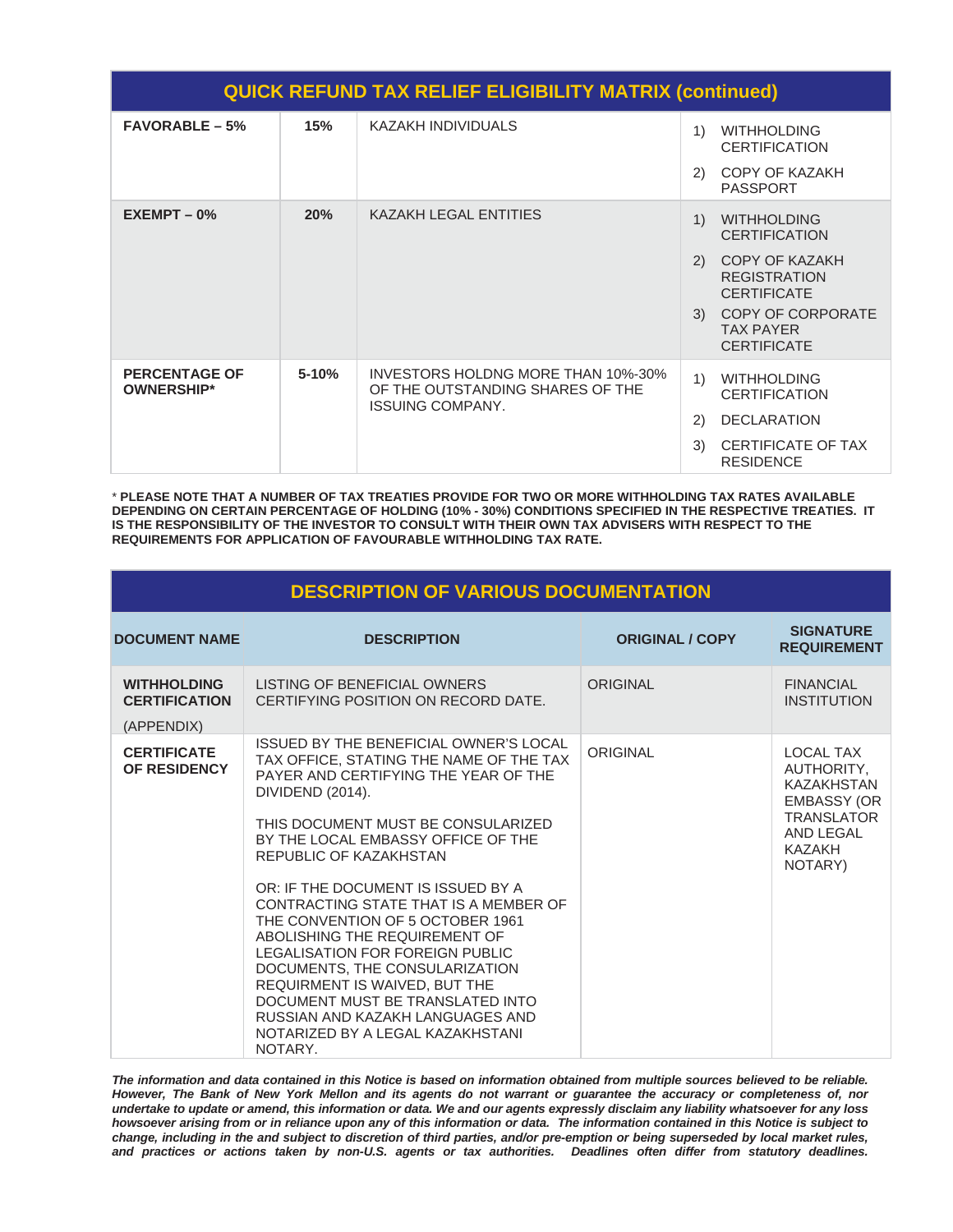# **FREQUENTLY ASKED QUESTIONS (FAQs)**

| <b>QUESTION</b>                                                                                                                                              | <b>ANSWER</b>                                                                                                                                                                                                                                                                                                                                                                                                                                           |
|--------------------------------------------------------------------------------------------------------------------------------------------------------------|---------------------------------------------------------------------------------------------------------------------------------------------------------------------------------------------------------------------------------------------------------------------------------------------------------------------------------------------------------------------------------------------------------------------------------------------------------|
| IS THERE A RELIEF AT SOURCE PROCESS FOR THIS<br>EVENT?                                                                                                       | NO.                                                                                                                                                                                                                                                                                                                                                                                                                                                     |
| CAN OMNIBUS ACCOUNTS OBTAIN TAX RELIEF?                                                                                                                      | NO, ALL ACCOUNTS MUST BE DISCLOSED AT<br>THE BENEFICIAL OWNER LEVEL.                                                                                                                                                                                                                                                                                                                                                                                    |
| WHO IS THE ULTIMATE BENEFICIAL HOLDER?                                                                                                                       | IT IS THE TRUE RECIPIENT OF THE INCOME.<br>WHICH IS NOT THE FOLLOWING: AN AGENT, A<br>NOMINEE, A SHELL OR PAPER-BASED COMPANY                                                                                                                                                                                                                                                                                                                           |
| IF THE BENEFICIAL OWNER IS AN EXEMPTED<br>INSTITUTION SPECIFIC IN THE DOUBLE TAX TREATY<br>AGREEMENT (DTTA), ARE THERE DOCUMENTATION<br><b>REQUIREMENTS?</b> | THE BENEFICIAL OWNER IS TO PROVIDE<br>DOCUMENT THAT PROVES IT IS THE<br>ORGANIZATION NOTED IN THE DTTA.                                                                                                                                                                                                                                                                                                                                                 |
| WHO DO I SEND THE QUICK REFUND TAX RELIEF<br><b>DOCUMENTATION TO?</b>                                                                                        | ALL ORIGINAL DOCUMENTS ARE DUE TO<br><b>BNY MELLON / GLOBETAX</b><br>90 BROAD STREET, 16 <sup>TH</sup> FLOOR<br>NEW YORK, NY 10004 USA<br>ATTN: DEPOSITARY RECEIPTS - KAZAKHSTAN                                                                                                                                                                                                                                                                        |
| WHEN IS THE DEADLINE?                                                                                                                                        | IN ORDER TO PARTICIPATE IN THE QUICK REFUND<br>TAX RELIEF PROCESS DESCRIBED IN THE NOTICE,<br>PAPERWORK MUST BE IN OUR OFFICES IN NEW<br>YORK ON FRIDAY JANUARY 31ST, 2014.                                                                                                                                                                                                                                                                             |
| HOW DO I OBTAIN CONSULARIZATION ON THE<br><b>CERTIFICATE OF RESIDENCE?</b>                                                                                   | PLEASE CONTACT THE EMBASSY OFFICE OF<br>THE REPUBLIC OF KAZAKHSTAN IN THE<br>COUNTRY OF DOMICILE OF THE BENEFICIAL<br>OWNER FOR SPECIFIC DETAILS. THE<br>TYPICALLY REQUIRE NOTARIZED DOCUMENTS<br>TO BE EXAMINED BY THE EMBASSY OFFICE OF<br>THE REPUBLIC OF KAZAKHSTAN AND THEY WILL<br>ATTACH AN APPROPRIATE SEAL OR STAMP OF<br><b>AUTHENTICATION FOR A FEE.</b>                                                                                     |
| HOW DO I KNOW IF MY CLIENT QUALIFIES FOR AN<br>EXEMPTION FROM THE CONSULARIZATION<br><b>REQUIREMENT?</b>                                                     | FOR THE FULL LIST OF CONTRACTING STATES<br>OF THE CONVENTION OF 5 OCTOBER 1961<br>ABOLISHING THE REQUIREMENT OF<br><b>LEGALISATION FOR FOREIGN PUBLIC</b><br>DOCUMENTS, PLEASE VISIT:<br>http://www.hcch.net/index_en.php?act=conventions.st<br>atus&cid=41#nonmem                                                                                                                                                                                      |
| HOW DO I KNOW IF MY CLIENT QUALIFIES FOR AN<br>EXEMPTION OR REDUCED TAX BASED ON PERCENTAGE<br>OF OWNERSHIP?                                                 | THE INVESTOR WILL HAVE TO CONSULT WITH<br>THEIR TAX ADVISOR TO DETERMINE ELIGIBLITY<br>STATUS.                                                                                                                                                                                                                                                                                                                                                          |
| WILL GLOBETAX ACCEPT CLAIMS FILED DIRECTLY<br>TO THEM BY BENEFICIAL OWNERS?                                                                                  | GLOBETAX ONLY ACCEPTS CLAIMS FILED BY THE<br>DTC PARTICIPANT WHO WAS HOLDING THE<br>SECURITIES THROUGH DTC AND ONLY TO THE<br>EXTENT THAT DTC HAS REPORTED THESE<br>HOLDINGS TO US AS VALID RECORD DATE<br>HOLDINGS. BENEFICIAL OWNERS ARE REQUIRED<br>TO FILE THEIR CLAIMS THROUGH THE CUSTODY<br>CHAIN TO THE DTC PARTICIPANT OF RECORD.<br>ALL CLAIMS NOT RECEIVED DIRECTLY FROM THE<br>DTC PARTICIPANT WILL BE RETURNED TO THE<br>BENEFICIAL OWNER. |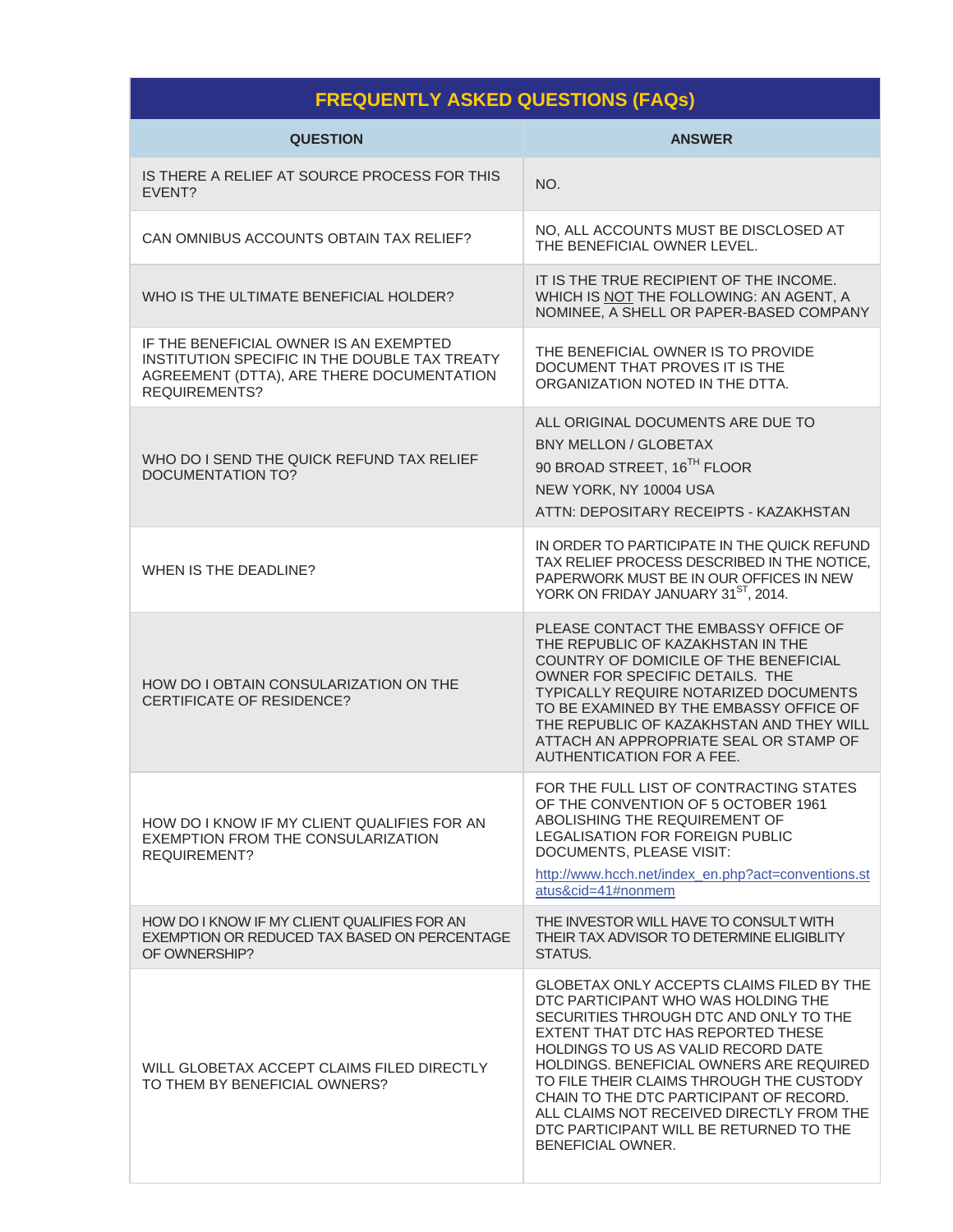### **ADDITIONAL FAQs**

| IS THE PROCESS FOR TAX RELIEF OFFERED BY BNY<br>MELLON AN OPTIONAL PROCESS?                               | YES, THIS IS A DISCRETIONARY, OPTIONAL<br>SERVICE, HOWEVER, IN THE KAZAKH MARKET;<br>THE CUSTODIANS AND LOCAL ISSUERS WILL<br>NOT ACCEPT CLAIMS FROM ANYONE EXCEPT<br>THE DEPOSITARY (BNY MELLON) IN ORDER TO<br>ENSURE VALIDATION OF THE RECORD DATE<br>POSITIONS CLAIMED.                                                                                                                                                                                                                                                                   |
|-----------------------------------------------------------------------------------------------------------|-----------------------------------------------------------------------------------------------------------------------------------------------------------------------------------------------------------------------------------------------------------------------------------------------------------------------------------------------------------------------------------------------------------------------------------------------------------------------------------------------------------------------------------------------|
| IS THE QUICK REFUND TAX RELIEF PROCESS FREE<br>OF CHARGE?                                                 | NO. THIS QUICK REFUND TAX RELIEF<br>ASSISTANCE SERVICE IS WHOLLY VOLUNTARY<br>AND DISCRETIONARY AND OUTSIDE THE TERMS<br>AND CONDITIONS OF ANY APPLICABLE DEPOSIT<br>AGREEMENT. FEES WILL BE CHARGED FOR THIS<br>SERVICE OF UP TO \$0.005 PER DEPOSITARY<br>SHARE (WITH A MINIMUM OF \$25.00 FOR TREATY<br>CLAIMS), AND ANY OTHER CHARGES, FEES OR<br>EXPENSES PAYABLE BY OR DUE TO BNY MELLON<br>OR ITS AGENTS, INCLUDING THE CUSTODIAN OR<br>TO TAX AUTHORITIES OR REGULATORS, FEES<br>PAID TO BNY MELLON MAY BE SHARED WITH ITS<br>AGENTS. |
| WILL I BE PAID THROUGH DTC FOR CLAIMS<br>SUBMITTED THROUGH THE QUICK REFUND TAX<br><b>RELIEF PROCESS?</b> | NO, YOU WILL BE PAID BY CHECK.                                                                                                                                                                                                                                                                                                                                                                                                                                                                                                                |
| IS THERE A LONG FORM TAX RECLAIM PROCESS IF<br>THE DEADLINE ABOVE IS MISSED?                              | LONG FORM PROCESS MAY BE AVAILABLE BUT<br>IT IS NOT FACILITATED BY THE ISSUING<br>COMPANY. KEEP IN MIND THAT APPROVAL IS<br>NOT GUARANTEED. WE ADVISE ALL HOLDERS<br>TO TAKE ADVANTAGE OF THE QUICK REFUND<br>TAX RELIEF PROCESS. PLEASE CONTACT BNY<br>MELLON / GLOBETAX FOR ADDITIONAL DETAILS.                                                                                                                                                                                                                                             |

| <b>CONTACT DETAILS</b> |                             |  |  |  |
|------------------------|-----------------------------|--|--|--|
| PRIMARY CONTACT        | <b>JENNY LIN</b>            |  |  |  |
| DOMESTIC PHONE (U.S.)  | 1-800-915-3536              |  |  |  |
| DOMESTIC FAX (U.S.)    | 1-800-985-3536              |  |  |  |
| INTERNATIONAL PHONE    | 1-212-747-9100              |  |  |  |
| INTERNATIONAL FAX      | 1-212-747-0029              |  |  |  |
| <b>EMAIL ADDRESS</b>   | JENNY LIN@GLOBETAX.COM      |  |  |  |
| <b>COMPANY</b>         | BNY MELLON in C/O GLOBETAX  |  |  |  |
| STREET ADDRESS         | 90 BROAD STREET, 16TH FLOOR |  |  |  |
| CITY/STATE/ZIP         | NEW YORK, NY 10004          |  |  |  |
| ADDITIONAL CONTACTS    | RITA PATEL, BRETT LEWIS     |  |  |  |

*Warning and Disclaimer:* 

**BNY Mellon will not be responsible for the truth or accuracy of any submissions received by it and, by following the procedures set forth herein or otherwise submitting any information, all submitting holders of DSs, and their agents, shall be agreeing to indemnify and hold harmless BNY Mellon and its agents for any and all losses, liabilities, fees and expenses (including reasonable fees and expenses of counsel) incurred by any of them in connection therewith or arising there from. BNY Mellon and its agents will be relying upon the truth and accuracy of any and all submissions received by them in connection with the tax relief process and shall hold submitting holders of DSs and their agents, liable and responsible for any losses incurred in connection therewith or arising there from. There is no guarantee that the applicable tax authorities or the applicable issuer will accept submissions for relief. Neither BNY Mellon nor its agents shall be responsible or liable to any holders of DSs in connection with any matters related to, arising from, or in connection with the tax relief process described herein.**